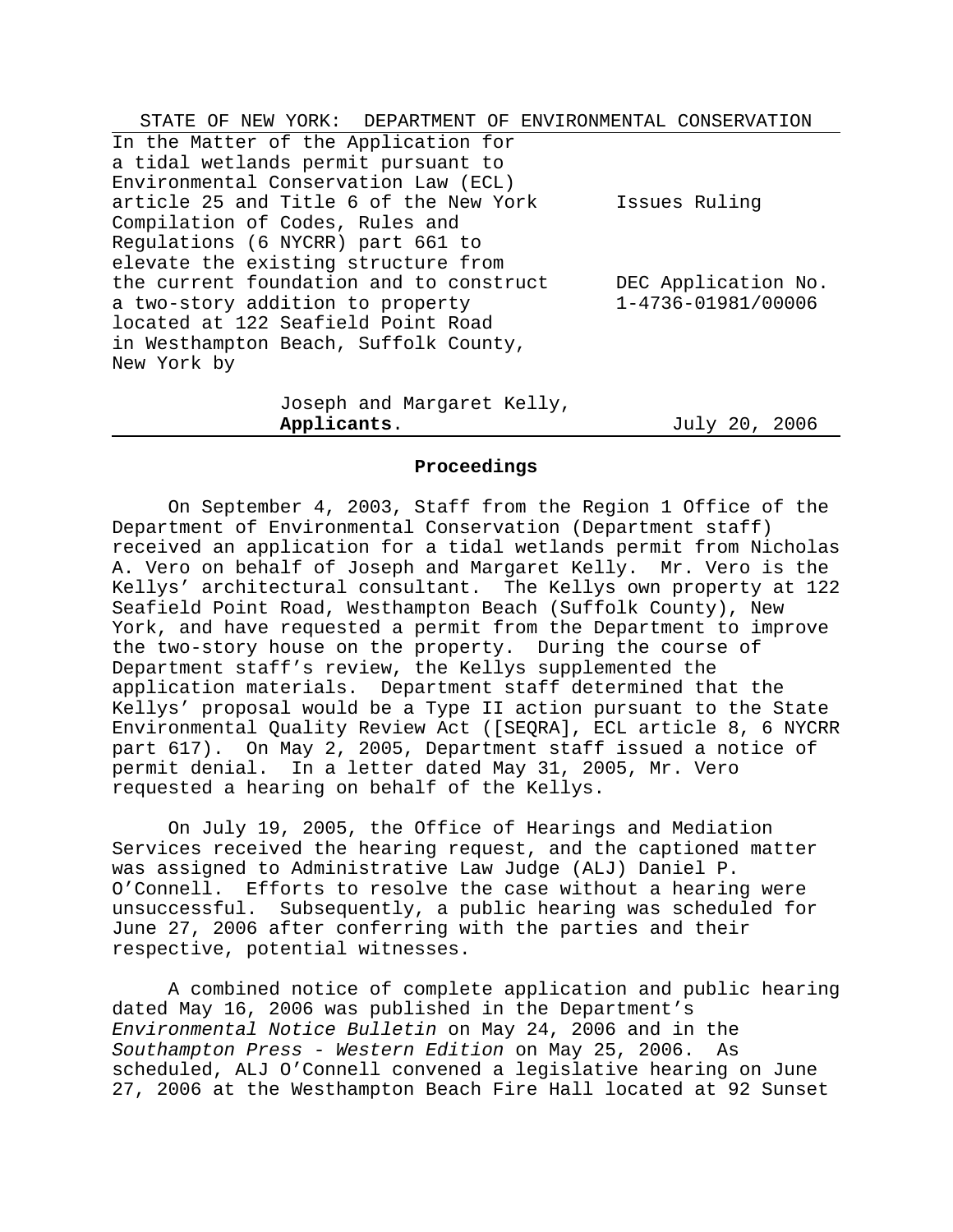Avenue, Westhampton Beach, New York at 10:00 a.m. The purpose of the legislative hearing was to provide members of the public with the opportunity to comment about the Kellys' proposal. No one appeared at the legislative hearing. No written comments were filed with the Office of Hearings and Mediation Services.

Immediately following the legislative hearing session, ALJ O'Connell convened an issues conference to identify the issues for adjudication. Participation in the issues conference is limited to the applicant, Department staff, and those who have filed petitions for either full party status or amicus status (*see* 6 NYCRR 624.5). At the issues conference, James N. Hulme, Esq. (Kelly & Hulme, P.C., Westhampton Beach) appeared for the Kellys. Craig Elgut, Esq., Acting Regional Attorney, appeared on behalf of Department staff. The combined notice set June 21, 2006 as the return date for petitions, and none were received at the Office of Hearings and Mediation Services. Consequently, the parties to the upcoming adjudicatory hearing will be the Kellys and Department staff (*see* 6 NYCRR 624.5[a]).

After the issues conference, the parties and the ALJ went to the Kellys' home at 122 Seafield Point Road for a site visit. During the site visit, the Kellys and their consultants pointed out the natural features of the property and the location of the proposed improvements.

The record of the issues conference closed on July 7, 2006, upon receipt by ALJ O'Connell of the stenographic transcript of the June 27, 2006 public hearing and issues conference.

### **Project Description**

The Kellys propose to elevate the existing two-story structure at 122 Seafield Point Road 1½ feet from the current foundation, and to construct a two-story addition. At the issues conference, the Kellys explained that Federal Emergency Management Administration (FEMA) standards concerning flood insurance require an increase in the elevation of the current structure. The footprint of the proposed addition would be about 714 square feet.

The existing structure is located, at its closest point, within approximately eight feet of the tidal wetlands boundary. The proposed addition would expand the dimensions of two of the four existing bedrooms, and add 1½ bathrooms to the house. If the proposal is approved, the house would have a total of  $3\frac{1}{2}$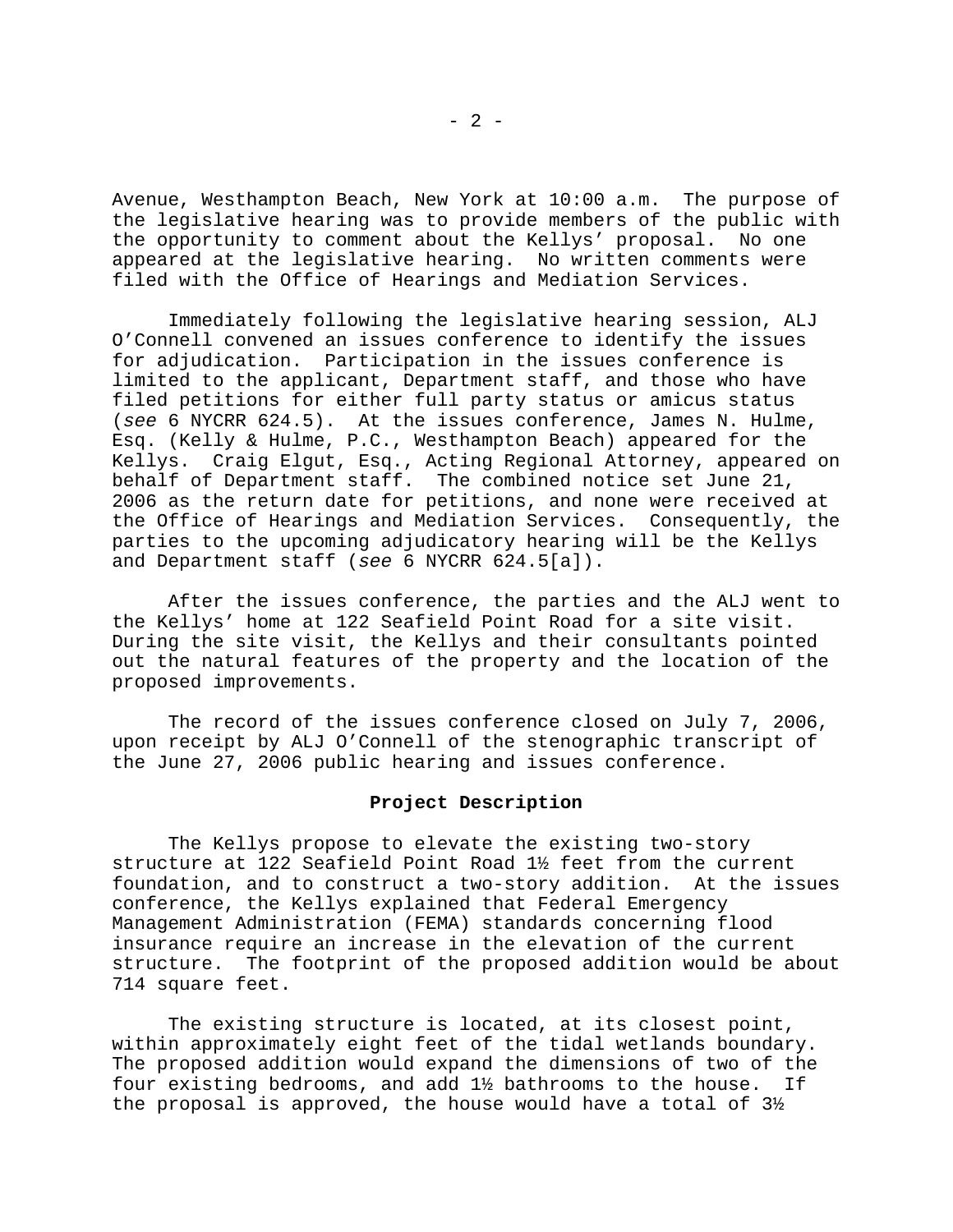baths. Other proposed features include a covered porch, which is about 20 feet by 8 feet, and a deck from the second story. Portions of the addition would be about six feet from the tidal wetlands boundary at its closest point.

The Kellys propose to abandon the current sanitary system, which is located near the southwest corner of the house, and to install a new sanitary system. The proposed sanitary system would include a retaining wall that would be located within 23 feet of the tidal wetlands boundary at its closest point. The Suffolk County Department of Health would need to approve the new sanitary system.

In addition, the current impervious asphalt driveway, located approximately five feet from the tidal wetlands boundary at its closest point, would be replaced with pervious crushed stone. Finally, the Kellys propose to install drywells on the site to collect rainwater runoff from the house. The number of drywells, their individual dimensions, and their exact locations on the property are not known. At the issues conference, the parties agreed that all of the proposed activities described above would be located on the adjacent area.

## **Rulings on Proposed Issues for Adjudication**

# 1. The Bulkhead

The application materials include a survey of the Kellys' property dated May 5, 2003. The tidal wetlands are located along the northern, northeast, and eastern sides of the property. A bulkhead is depicted on the survey, and extends generally along the northern edge of the property near the tidal canal. On the survey, the bulkhead curves around the northeast portion of the property and abruptly ends. The east and southeast boundaries of the property are not bulkheaded. The southern side of the property is bounded by uplands not owned by the Kellys. A roadway is on the western side of the property. The Kellys' driveway extends toward the house from the roadway on the western side of the property.

At the hearing, the Kellys asserted that the bulkhead limits the scope of the Department's jurisdiction over the property based on the regulatory definition of the term "adjacent area" (*see* 6 NYCRR 661.4[b][1]). The adjacent area of regulated tidal wetlands is the land adjacent to the tidal wetland, which generally extends 300 feet landward from the wetland boundary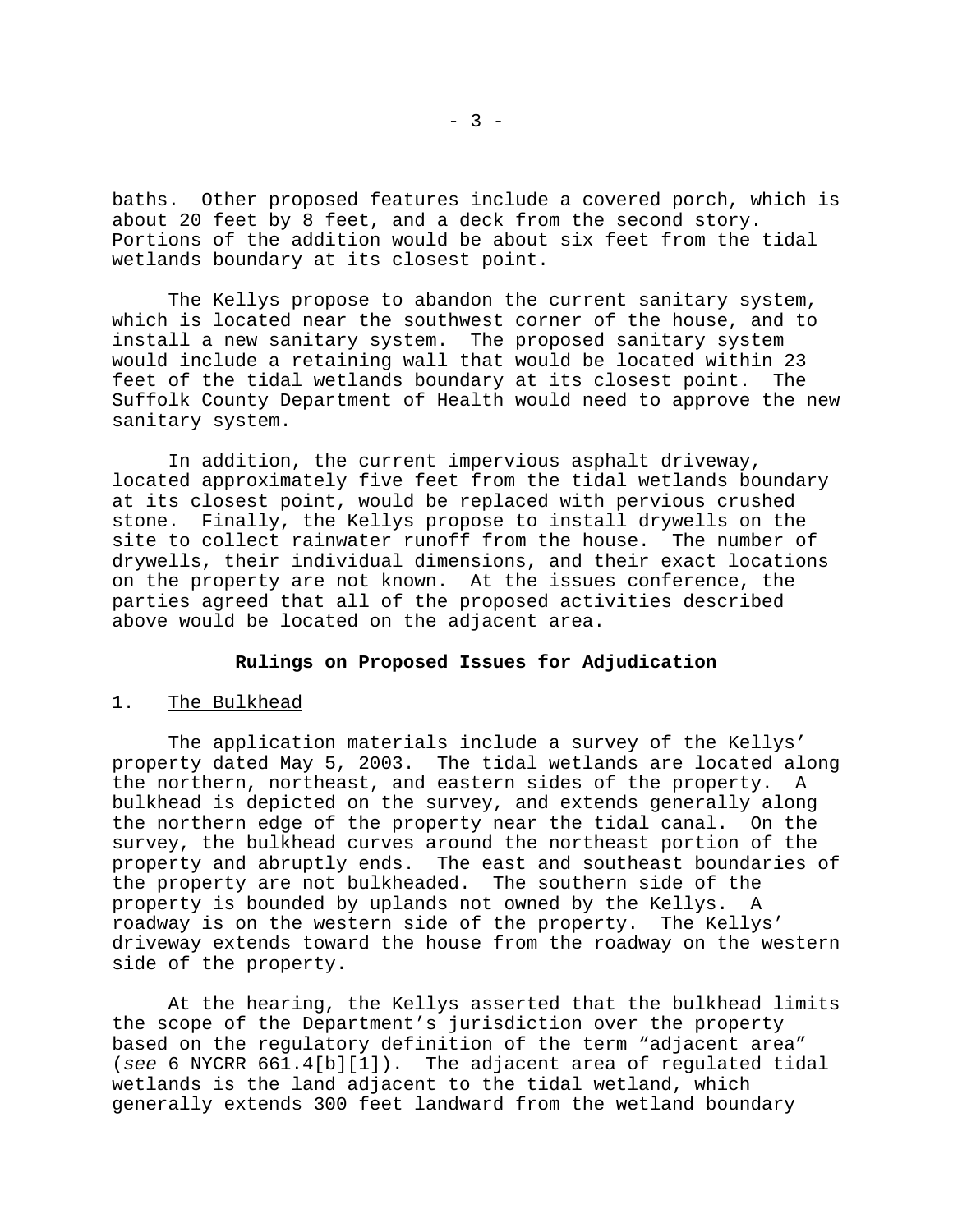(*see* 6 NYCRR 661.4[b][1][i]). Section 661.4(b)(1)(ii) describes circumstances where the adjacent area may be less than 300 feet landward of the tidal wetland boundary. Under such circumstances, the adjacent area would extend landward from the wetland boundary to the seaward edge of the closest, lawfully and presently existing (*i.e.*, as of August 20, 1977) functional and substantially fabricated structure, such as a bulkhead, which lies generally parallel to the tidal wetland boundary and which is a minimum of 100 feet in length.

According to the Kellys, the bulkhead on the northern side of the property is a functional, man-made structure that has been present on the property since the effective date of the tidal wetland regulations. The Kellys argued that the bulkhead limits the width of the adjacent area on the northern side of the property to less than 300 feet.

Section 661.18 of 6 NYCRR entitled, "jurisdictional inquiries," allows people to request the regional permit administrator to make written determinations about whether certain regulatory requirements outlined in 6 NYCRR part 661 would apply to particular proposals. Department staff objected to the Kellys' attempt to challenge the scope of the Department's jurisdiction at the hearing, and contended that the Kellys' request, at this point in the proceeding, is untimely. Staff argued that the Kellys should have availed themselves of the procedures outlined in 6 NYCRR 661.18 when they filed the tidal wetlands permit application.

In the alternative, Department staff argued that the Kellys should submit information to support their claim about the bulkhead for staff's evaluation before the adjudicatory hearing commences. After reviewing this information, Staff would issue a determination about whether the bulkhead limits the width of the adjacent area along the northern side of the property.

The Kellys argued that the procedures outlined in 6 NYCRR 661.18 do not specify a time after which jurisdictional inquiries cannot be made. They argued further that issues concerning jurisdiction may be raised at any time. The Kellys contended that they can raise this issue now and that the ALJ has authority to consider issues related to the bulkhead within the context of this proceeding.

**Ruling**: The Kellys are correct that disputes concerning the scope of the Department's jurisdiction over the tidal wetlands on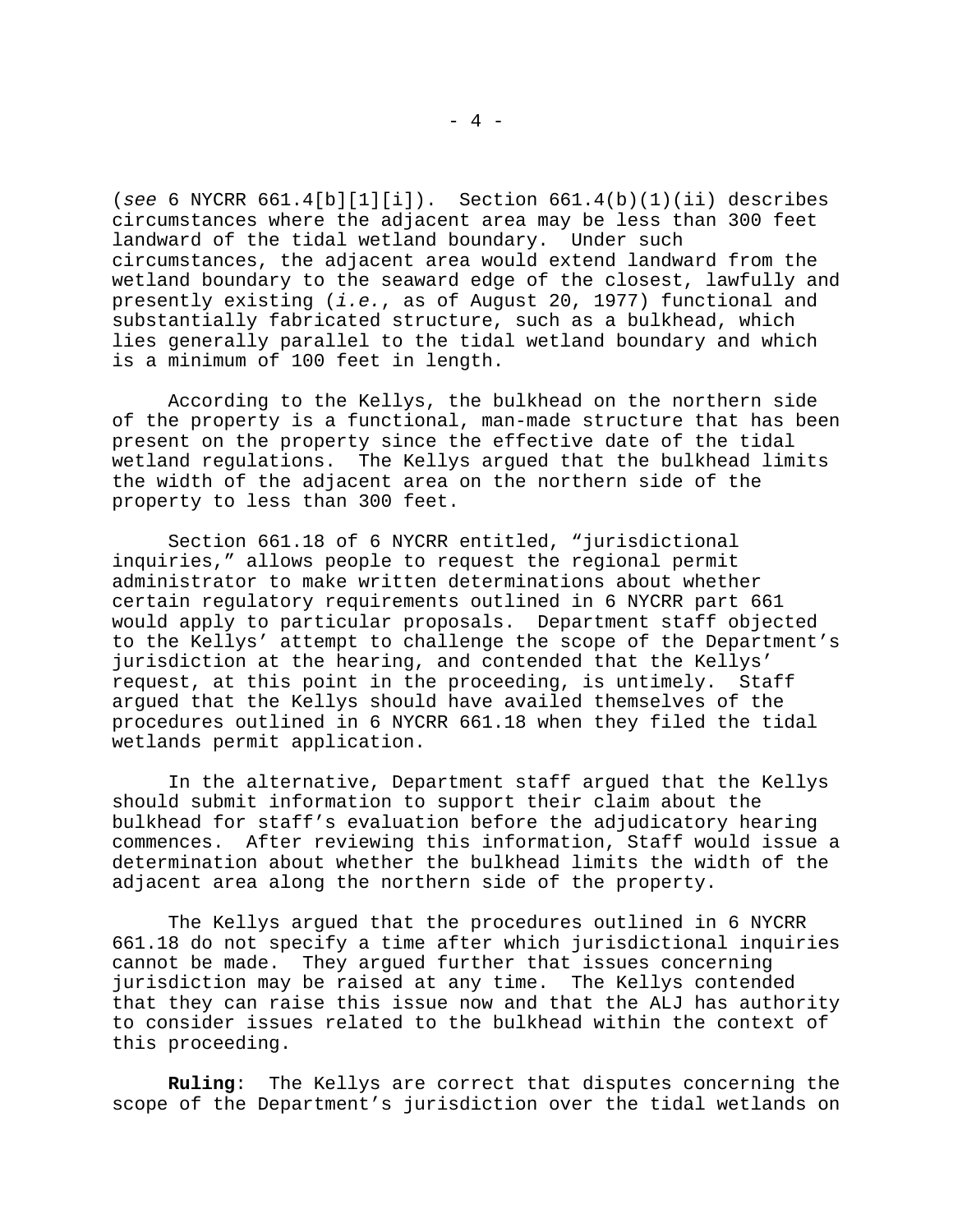their property cannot be waived, and that objections to the scope of the Department's jurisdiction may be taken at any stage of the action (*see Matter of Watervliet Housing Auth. v Brenda Bell*, 262 AD2d 810, 811; *Matter of Mark Fry v Village of Tarrytown et al.*, 89 NY2d 714, 718; *Robinson v Oceanic Steam Nav. Co.*, 112 NY 315, 324).

In particular, issues related to whether the width of an adjacent area is limited to something less than 300 feet by fabricated structures such as a rip-rap wall or a bulkhead have been the subject of administrative hearings to consider applications for tidal wetlands permits (*see e.g.*, *FLD Construction Corp. v Williams*, 122 AD2d 189; *Matter of John and Eileen Dwyer*, Decision of the Commissioner, Feb. 4. 1988).

The following procedure will be used to resolve this issue. First, the Kellys shall file the proof to support their claim that the width of the adjacent area on their property is something less than 300 feet landward of the wetland boundary with Department staff. Then, after Department staff reviews this information and, if necessary, investigates the claim further, staff will issue a determination. Finally, if the Kellys dispute Staff's determination about the bulkhead's impact on the width of the adjacent area on their property, the disputed determination will be an issue for adjudication.

The foregoing procedure is more efficient over the one proposed by the Kellys. Department staff will be considering variance requests in advance of the adjudicatory hearing (*see* Section 3 below). Depending on the outcome of Staff's review of the proposed issues related to the bulkhead and the variance requests associated with the development restrictions outlined at 6 NYCRR 661.6, some issues may be resolved, or refined, which would shorten the adjudicatory phase of the administrative hearing.

Based on the survey filed with the application materials, it is worth noting here that the circumstances on the Kellys' property concerning the bulkhead appear to be similar to the circumstances depicted in explanatory figure 6, which is associated with the explanation presented at 6 NYCRR 661.4(b)(3).

# 2. Permit Issuance Standards

The standards for issuance for a tidal wetlands permit are outlined at 6 NYCRR 661.9. On May 2, 2005, Department staff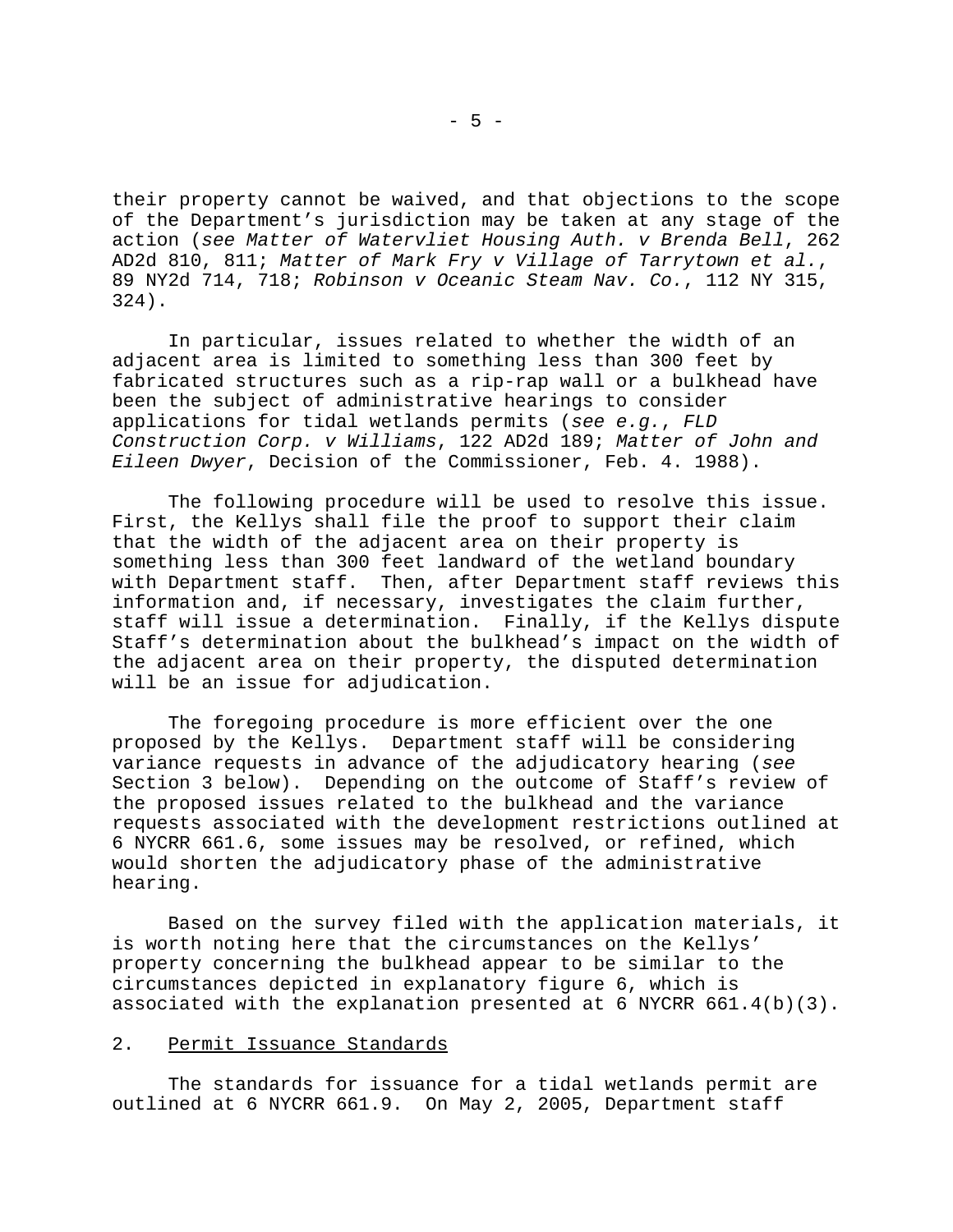issued a notice of permit denial. The denial notice states that the Kellys' permit application did not meet the following regulatory standards:

- a.  $661.9(c)(3)$  the proposal will have an undue adverse impact on the present and potential values of the tidal wetland;
- b.  $661.9(b)(1)(i)$  the proposal is not compatible with the policy of the act to preserve and protect tidal wetlands and prevent their despoliation and destruction;
- c.  $661.9(b)(1)(ii)$  and/or  $661.9(c)(1)$  the proposal is not compatible with the public health and welfare;
- d. 661.9(b)(1)(iii) the proposal is not reasonable or necessary;
- e.  $661.9(b)(1)(iv)$ , and either  $661.9(c)(4)$  or  $661.9(c)(2)^1$ - the proposal does not comply with development restrictions; and
- f.  $661.9(b)(1)(v)$  the proposal does not comply with the use guidelines in section 661.5.

The standards outlined at 6 NYCRR 661.9(b) apply to activities undertaken on tidal wetlands, and the standards outlined at 6 NYCRR 661.9(c) apply to activities undertaken on the adjacent area. At the issues conference, the parties agreed that all proposed activities would take place on the adjacent area. Therefore, the standards outlined at 6 NYCRR 661.9(b) are not applicable here.

According to the Kellys, they have complied with the standard at 6 NYCRR  $661.9(c)(2)$  because Department staff did not expressly state that their proposal would fail to meet this standard in Staff's May 2, 2005 notice of permit denial. Department staff argued, however, that the appropriate regulatory reference in the May 2, 2005 permit denial notice is to 6 NYCRR

 $1$  On page 2 of Department staff's notice of permit denial to the Kellys dated May 2, 2005, it appears that the "4" in 6 NYCRR  $661.9(c)(4)$  was over written with a "2" to refer to 6 NYCRR 661.9(c)(2).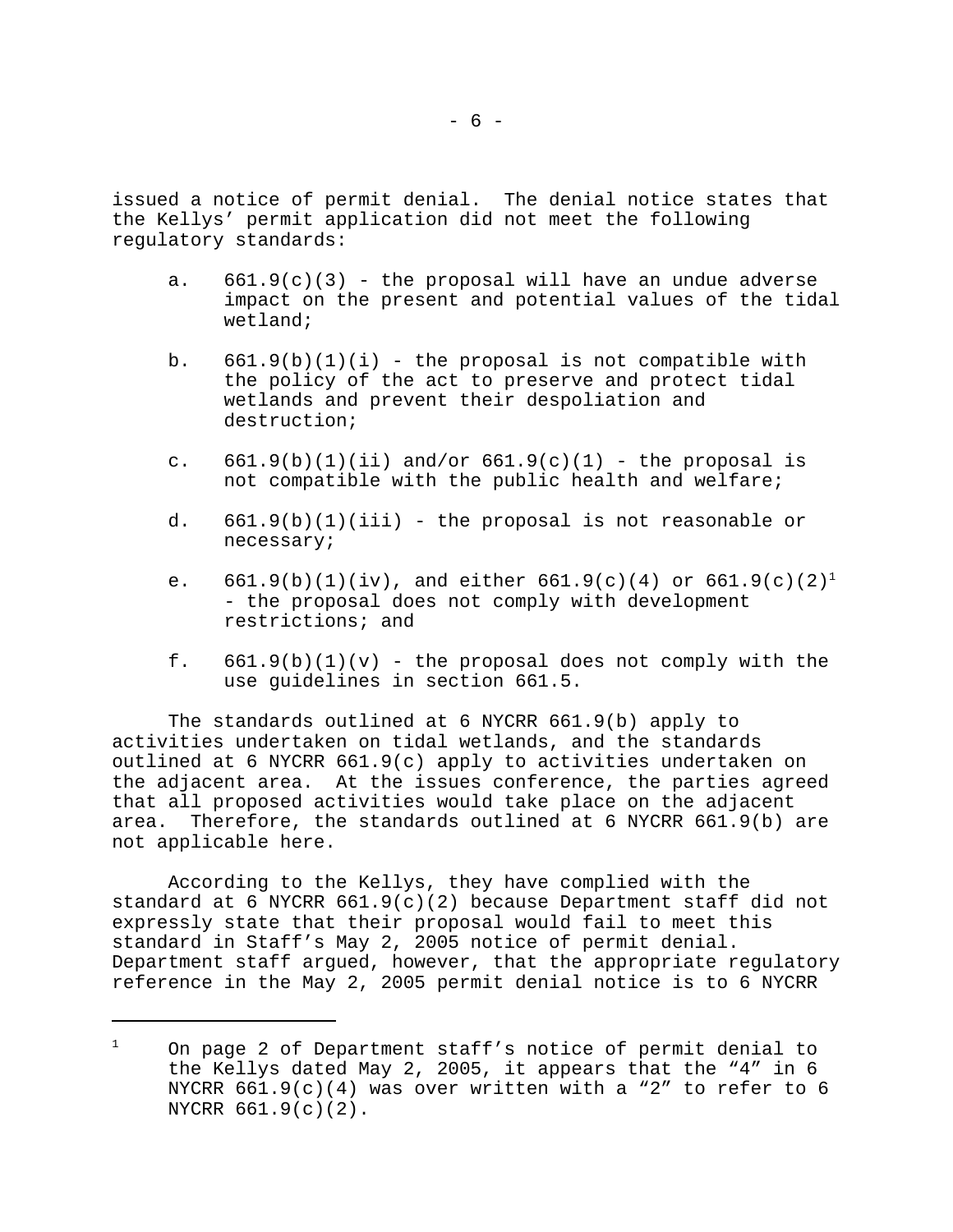$661.9(c)(2)$ , rather than to 6 NYCRR  $661.9(c)(4)$ . Department staff observed that the wording in the May 2, 2005 denial notice paraphrases the language at 6 NYCRR  $661.9(c)(2)$ .

The Kellys stated that their copy of the May 2, 2005 denial notice refers only to 6 NYCRR  $661.9(c)(4)$  and not to 6 NYCRR 661.9(c)(2). The Kellys argued further that because Department staff did not provide them with notice that their proposal would not comply with 6 NYCRR  $661.9(c)(2)$ , any issue related to compliance with 6 NYCRR  $661.9(c)(2)$  would be beyond the scope of this proceeding.

**Ruling:** For permit applications duly filed with the Department, 6 NYCRR 621.9 requires Staff to mail to the applicant, or if applicable, its agent, a decision in the form of a permit, a permit with conditions, or a statement that the permit applied for has been denied with an explanation for the denial. With respect to the captioned matter, Department staff complied with this requirement by sending the May 2, 2005 notice of permit denial to the Kellys. As noted above, the May 2, 2005 denial notice identifies the permit issuance criteria with which the Kellys' proposal would not comply. These regulatory standards shall be the issues for adjudication. Specifically, the issues for adjudication are whether the Kellys' proposal would:

- 1. be compatible with the public health and welfare (*see* 6 NYCRR 661.9[c][1]);
- 2. comply with development restrictions contained in section 661.6 of 6 NYCRR part 661 (*see* 6 NYCRR 661.9[c][2]);
- 3. have an undue adverse impact on the present or potential values of the adjacent area and nearby tidal wetland (*see* 6 NYCRR 661.9[c][3]); and
- 4. comply with the use guidelines in section 661.5 (*see* 6 NYCRR 661.9[c][4]).

The Kellys' objection to considering compliance with 6 NYCRR 661.9(c)(2) is without merit. Although the actual reference to the regulations in the May 2, 2005 denial notice may not be precise, the wording paraphrases the language from 6 NYCRR 661.9  $(c)(2)$  rather than 6 NYCRR  $661.9(c)(4)$ . Furthermore, all four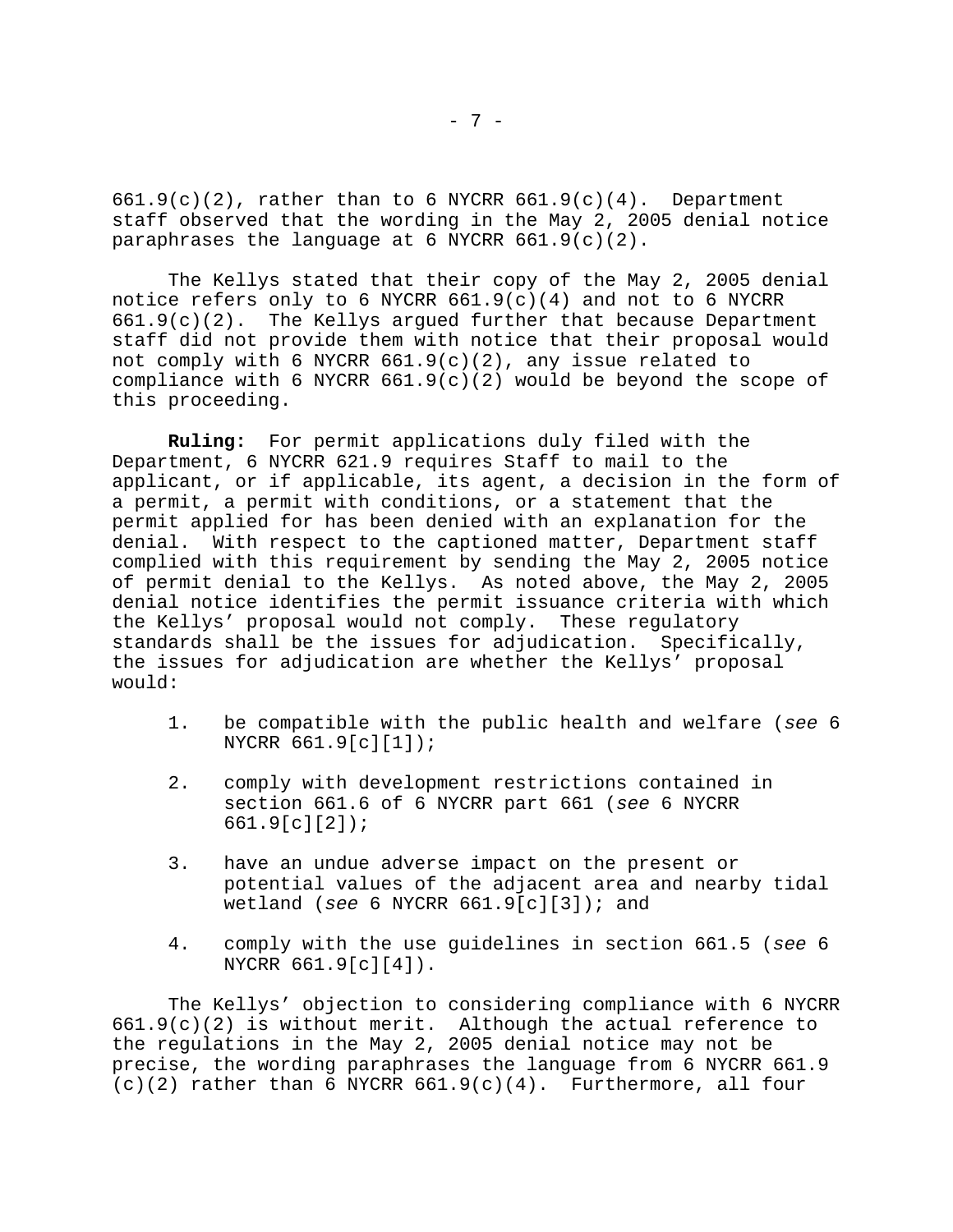permit issuance standards and whether the Kellys' proposal would comply with them were discussed at the issues conference.

With respect to the second issue identified above, the development restrictions outlined at 6 NYCRR 661.6 that are relevant to this proceeding are:

- 1. the minimum 75 feet setback requirement from the tidal wetland boundary of all principal buildings and other structures that are in excess of 100 square feet (*see* 6 NYCRR  $661.6[a][1])$ ; and
- 2. the minimum 100 feet setback requirement from the tidal wetland boundary of any on-site sanitary system (*see* 6 NYCRR 661.6[a][2]).

A potentially relevant development restriction could be whether there would be a minimum 2 feet separation distance between the seasonal high ground water level and the bottom of the elements of the proposed sanitary system (*see* 6 NYCRR 661.6[a][3]). The application materials do not include any details about the proposed sanitary system. Therefore, it cannot be determined at this point in the proceeding whether the Kellys would be able to comply with this development restriction. If the Kellys cannot comply with this development restriction, then they will be required to request a variance from it.

In addition, there is insufficient information in the record, as developed to date, to determine whether the restriction at 6 NYCRR  $661.6(a)(8)$  would apply here. It is unknown whether the nearby tidal waters are classified as SA or are within 1,000 feet of such waters (*see* 6 NYCRR 701.10 concerning the classification of Class SA saline surface waters). This information is within the expertise of Department staff. Therefore, within two weeks from receipt of this ruling, Department staff shall provide the Kellys and me with this information. If the water classification of the tidal waters near the Kellys' property is SA, or if tidal waters near the Kellys' property are within 1,000 feet of waters classified as SA, then the development restriction at 6 NYCRR 661.6(a)(8) will be relevant to this proceeding.

With respect to the development restriction at 6 NYCRR 661.6(a)(8), I note that the Kellys explained at the issues conference that they propose to install drywells on the site to collect rainwater diverted from the house. However, the number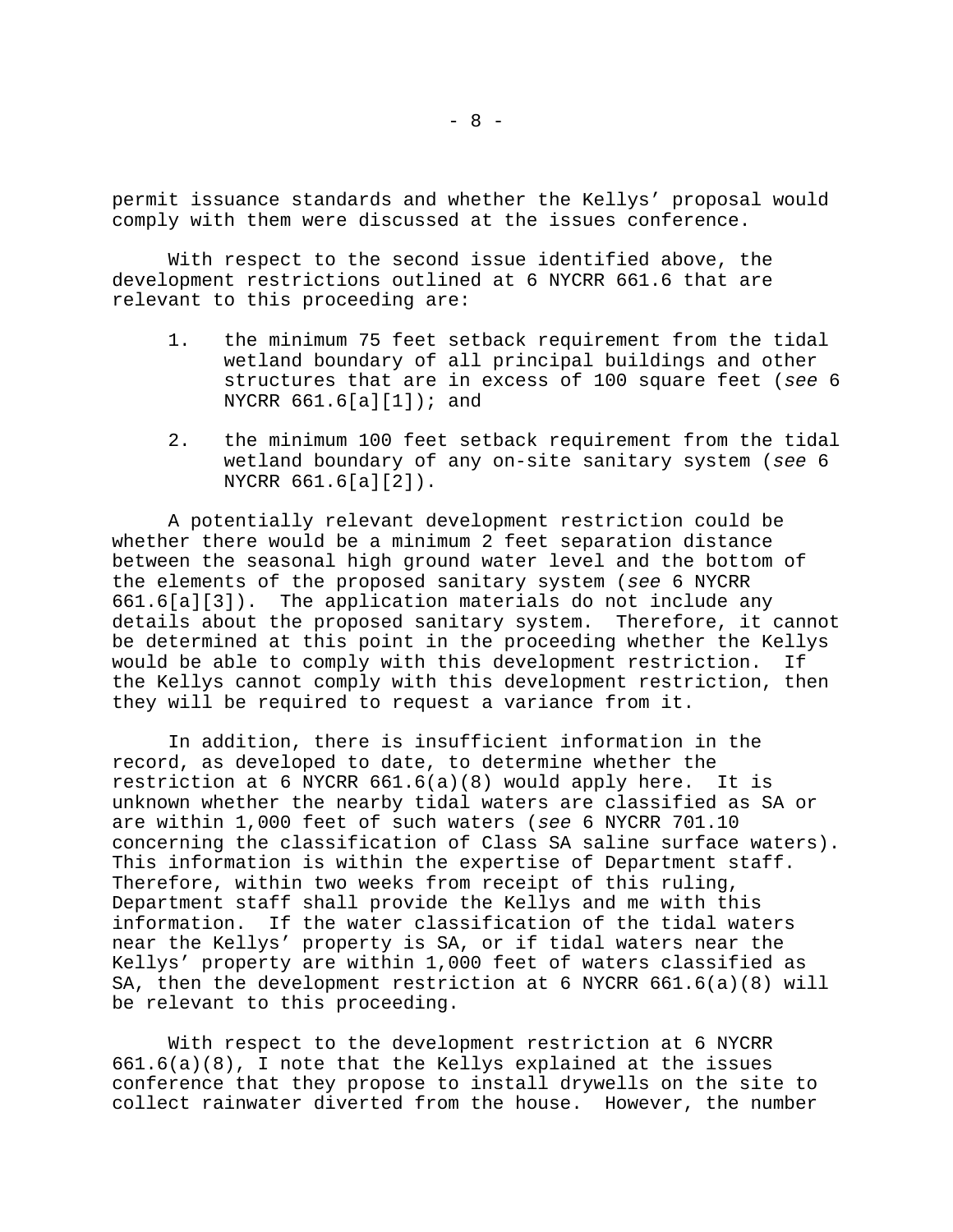of drywells, their exact locations on the property, and whether the design capacity would be sufficient to collect runoff from a five-year storm event are not known at this time.

During the issues conference, the parties discussed the use guidelines outlined at 6 NYCRR 661.5. Based on that discussion, and the parties' agreement that all activities proposed by the Kellys would take place exclusively on the adjacent area, the uses are considered "generally compatible" and would require a permit (*see* 6 NYCRR 661.5[a][2]). As noted in the regulations, the compatibility of a particular use depends on the particular location, design and probable impact of the proposed use. No use proposed by the Kellys that is identified in the table at 6 NYCRR 661.5(b) would be "presumptively incompatible" on the adjacent area. Furthermore, no use proposed to be undertaken on the adjacent area is considered an "incompatible" use that would be expressly prohibited by the regulations.

#### 3. Variances

The Kellys argued that they are entitled to a tidal wetlands permit, and that they do not need to obtain any variances from the development restrictions outlined at 6 NYCRR 661.6 to obtain the requested permit. The Kellys do not seek any variances from 6 NYCRR 661.6 as part of their application for the tidal wetlands permit.

In the alternative, the Kellys argued that if any variances from 6 NYCRR 661.6 are required, they can offer evidence, during the adjudicatory hearing, to show that they are entitled to the variances needed to obtain the requested tidal wetlands permit.

According to Department staff, the Kellys' proposal would require variances from the development restrictions outlined at 6 NYCRR 661.6. Staff argued that the Kellys should be required to apply for the necessary variances before the hearing commences.

**Ruling**: The preceding section identifies the relevant, as well as two potentially relevant, development restrictions from 6 NYCRR 661.6. Based on the survey identified above, which the Kellys' consultant filed with the application materials, and given the size of the Kellys' property, the proposed deck and addition, the replacement driveway, and the sanitary system would not meet the setback requirements outlined at 6 NYCRR 661.6  $(a)(1)$  and  $(2)$ . I find that variances from these development restrictions may be necessary even if it is determined that the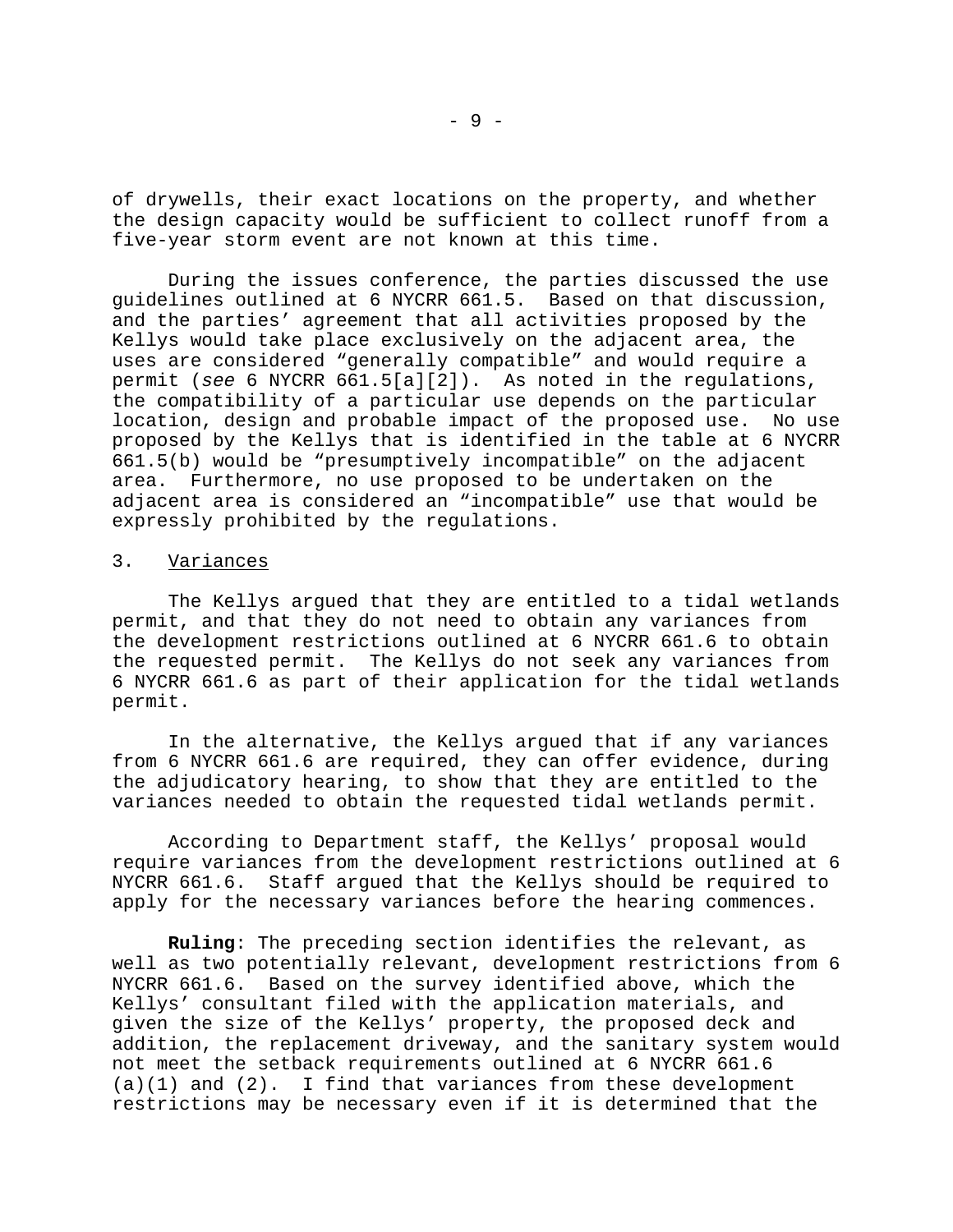bulkhead on the Kellys' property limits the width of the adjacent area to something less than 300 feet based on the configuration of the Kellys' property.

No determination can be made at this point in the proceeding, however, about whether the Kellys need a variance from the development restriction at 6 NYCRR  $661.6(a)(3)$ concerning the 2 feet minimum separation distance between the seasonal high ground water level and the bottom of the elements of the proposed sanitary system. The hearing record does not provide any details about the proposed sanitary system and the ground water level. In addition, there is insufficient information in the record, as developed to date, to determine whether the restriction in 6 NYCRR 661.6(a)(8) would apply here. As directed above, Department staff will be providing additional information about the classification of the nearby tidal waters.

Although the Kellys could offer evidence at the hearing to show whether they would qualify for variances from the development restrictions outlined at 6 NYCRR 661.6, I find that it would be more efficient and ensure a complete hearing record if the Kellys request variances and provide Department staff with all information related to the variances in advance of the hearing. Depending on the information provided by the Kellys to support their variance requests, Department staff may decide to grant some or all of the requested variances, which would obviate the need for a hearing about the non-disputed variance or variances. If Department staff denies any or all of the requested variances, then those denials would become issues for adjudication.

Accordingly, before the adjudicatory hearing will commence, the Kellys shall file written requests with Department staff for the necessary variances. The variance requests shall include the information outlined in 6 NYCRR 661.11(a) concerning, among other things, the minimum relief from the relevant development restrictions, as well as the "practical difficulty" of complying with the various relevant development restrictions.

# 4. The Sanitary System

During the issues conference, the Kellys argued that their proposed sanitary system should be characterized as use #2 on the chart at 6 NYCRR 661.5(b). On the adjacent area of tidal wetlands, a permit is not required for: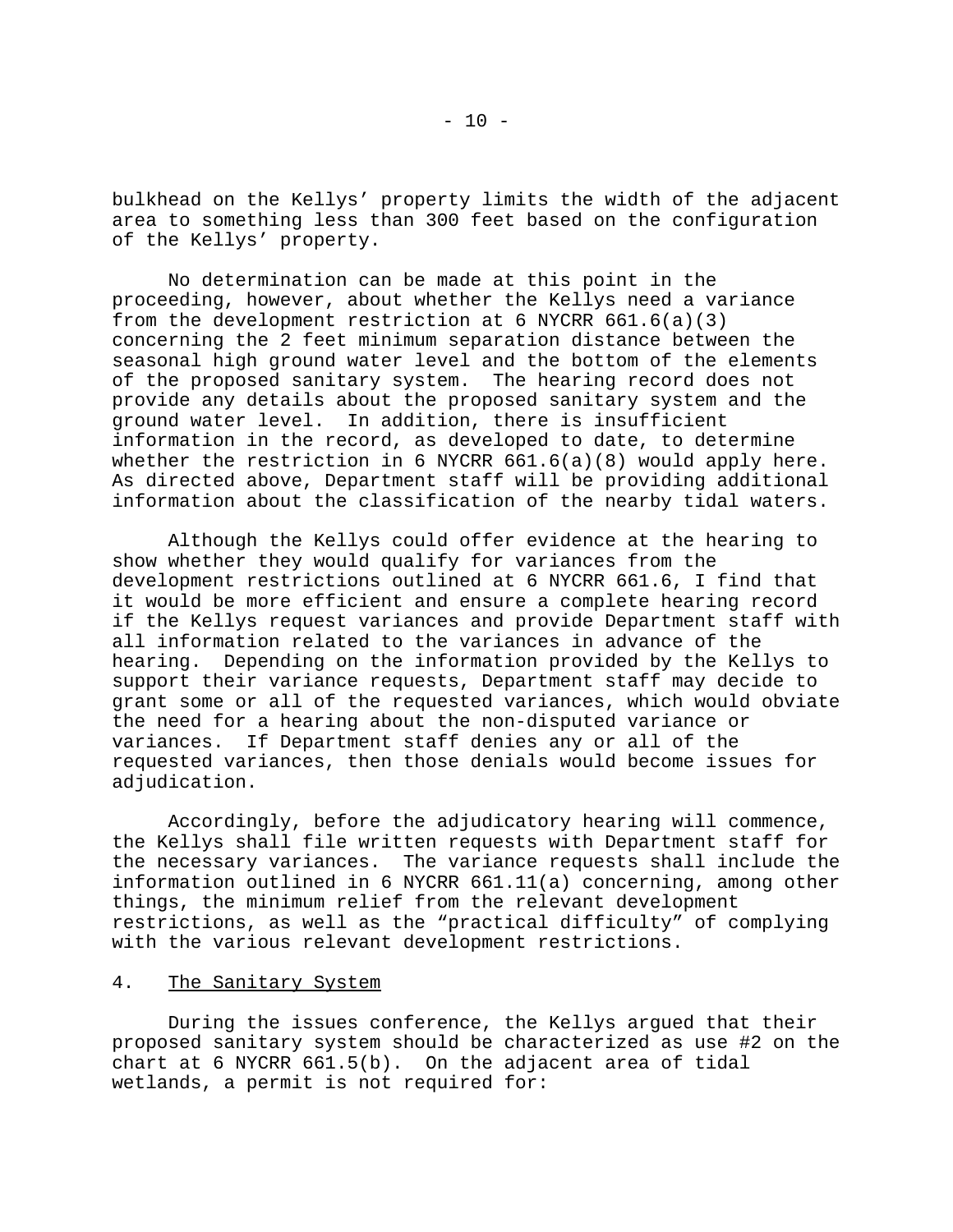"[a]ctivities of the department of health or units of local government with respect to public health, when conducted in conformance with section 25-0401 of the [Tidal Wetlands]  $Act.$   $''<sup>2</sup>$ 

Because the Kellys would need to obtain approval from the Suffolk County Department of Health for their proposed sanitary system, they argued that the installation of the proposed sanitary system would be an "activity" of the county health department that would not require a tidal wetlands permit from the Department.

Department staff argued, however, that the Kellys' proposed sanitary system should be characterized as use #45 on the chart at 6 NYCRR 661.5(b). On the adjacent area of tidal wetlands, the installation of a sewage disposal system and the discharge of pollutants that do not require a State Pollutant Discharge Elimination System (SPDES) permit pursuant to ECL article 17 is characterized as a generally compatible use that requires a permit.

Citing 6 NYCRR 661.7, Department staff argued further that because a tidal wetlands permit would be required for the other regulated activities proposed by the Kellys (*e.g.*, the proposed addition), the installation of the proposed sanitary system would also require a permit. Staff also characterized the installation of the proposed sanitary system as a set of uses, which would include excavating, installing a retaining wall and other components of the sanitary system, and backfilling the area. Staff reasoned that because each regulated use would require a permit, a permit would be required to install the proposed sanitary system.

**Ruling**: In addition to the requested tidal wetlands permit from the Department, the Kellys would need to obtain an approval from the Suffolk County Department of Health to install the proposed sanitary system. The Kellys, however, are not agents of the County Health Department, and the County Health Department is not installing the sanitary system for the Kellys. Moreover, the Kellys have offered nothing to show that the Suffolk County

<sup>&</sup>lt;sup>2</sup> ECL 25-0401(4) states in pertinent part, that "[a]ctivities, orders, and regulations of the department of health or of units of local government with respect to matters of public health shall be excluded from regulation hereunder, except as hereinafter provided."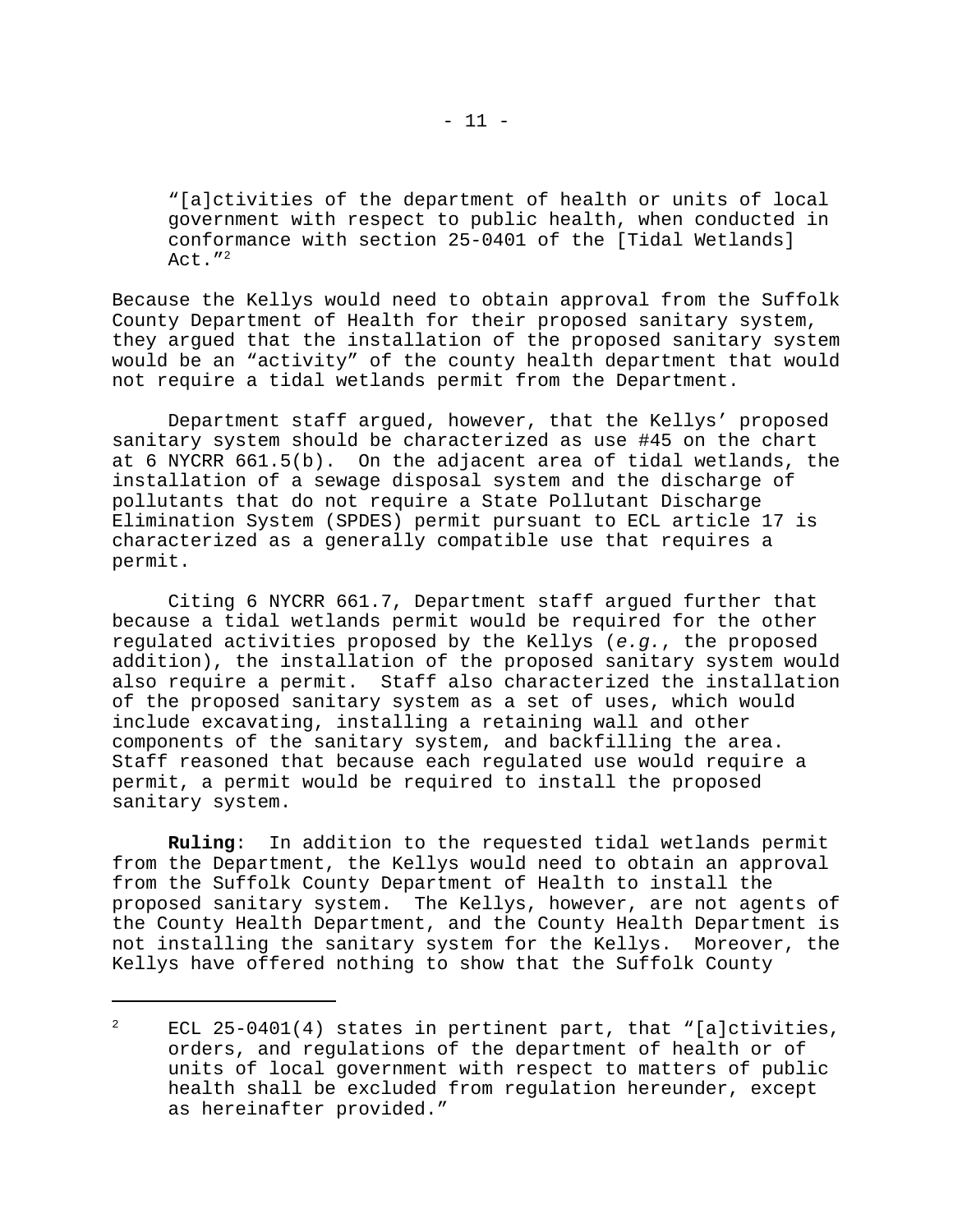Department of Health has ordered them to install a new sanitary system on their property. Therefore, the sanitary system proposed by the Kellys is more appropriately characterized as use #45 rather than as use #2 in the table at 6 NYCRR 661.5(b).

I am not persuaded by Staff's argument that the installation of the proposed sanitary system is a set of regulated uses, and that because each regulated use would require a permit, a permit would be required to install the proposed sanitary system. The regulations specifically identify the installation of a sanitary system as a use separate from the set of uses identified by Department staff. With respect to the proposed sanitary system, the appropriate consideration would be to consider the installation of the sanitary system as a single regulated use.

#### **Appeals**

During the course of a hearing, a ruling by the administrative law judge to include or exclude any issue for adjudication, a ruling on the merits of any legal issue made as part of an issues ruling, or a ruling affecting party status may be appealed to the Commissioner on an expedited basis (*see* 6 NYCRR 624.8[d][2]). Such appeals are to be filed with the Commissioner in writing within five days of the disputed ruling as required by 6 NYCRR  $624.6(e)(1)$ . However, this time frame may be modified by the ALJ, in accordance with 6 NYCRR  $624.6(q)$ , to avoid prejudice to any party.

Therefore, any appeals in this matter must be received at the office of Commissioner Denise M. Sheehan (attention: Louis A. Alexander, Assistant Commissioner for Hearings), New York State Department of Environmental Conservation, 625 Broadway, Albany, New York 12233, no later than the close of business on August 24,<br>2006. Moreover, responses to the initial appeals will be allowed Moreover, responses to the initial appeals will be allowed and such responses must be received as above no later than the close of business on September 14, 2006.

The appeals and any responses sent to the Commissioner's Office must include an original and one copy. In addition, one copy of all appeal and response papers must be sent to Chief ALJ James T. McClymonds at the Office of Hearings and Mediation Services, to opposing counsel, and to me at the same time and in the same manner as to the Commissioner. Service upon the Commissioner of any appeal or response thereto by facsimile transmission (FAX) or e-mail is not permitted and any such service will not be accepted.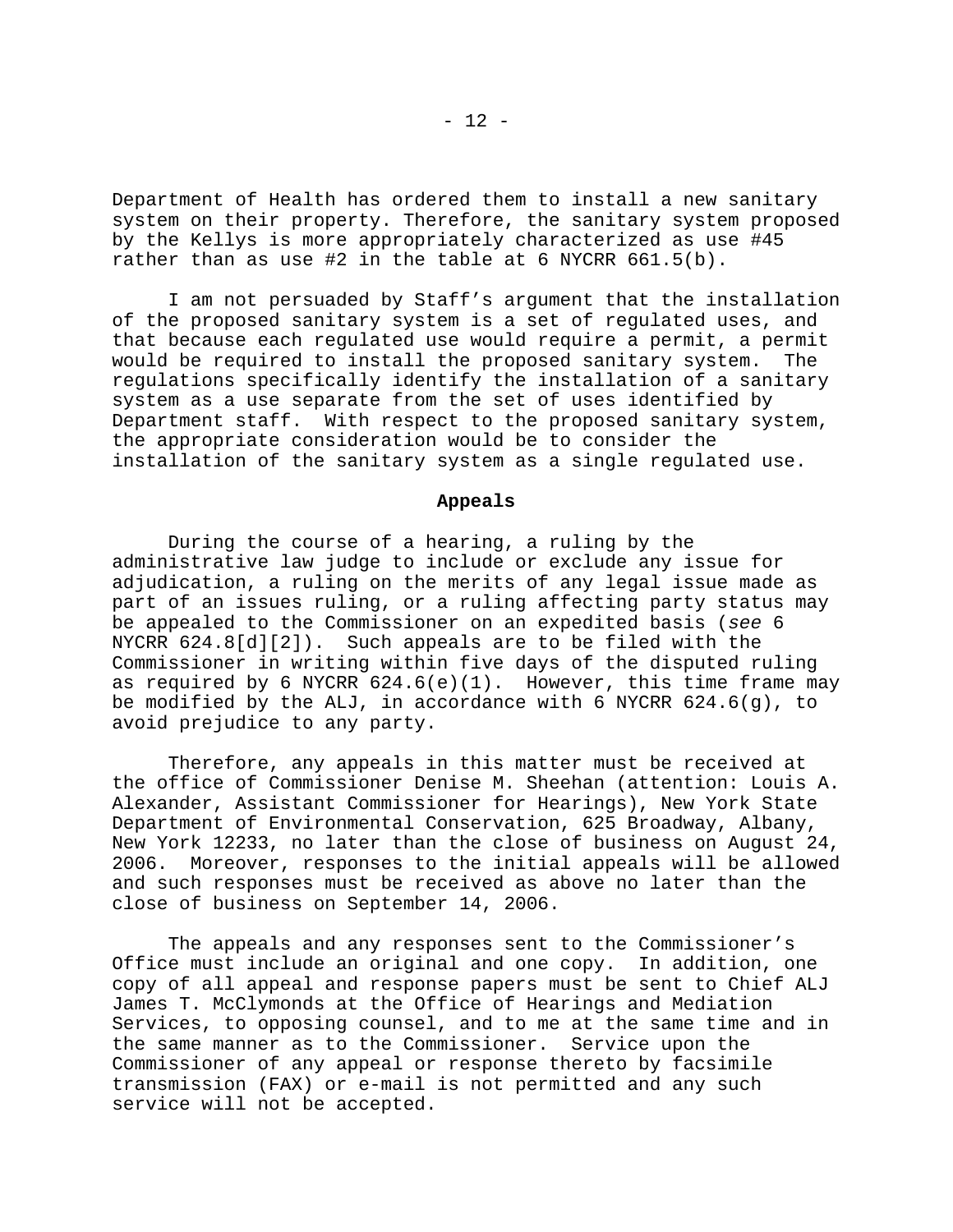Appeals and any responses thereto should address the ALJ's rulings directly, rather than merely restate a party's contentions and should include appropriate citations to the record and any exhibits introduced therein.

## **Further Proceedings**

Department staff has been directed to provide the classification of the nearby tidal waters. This information relates to the applicability of the development restriction at 6 NYCRR 661.6(a)(8) to the Kellys' proposal for controlling stormwater runoff from their property.

Before the adjudicatory phase of the hearing will commence, the Kellys have been directed to: (1) file the proof to support their claim that the bulkhead along the north and northeast side of the property limits the width of the adjacent area on the property to less than 300 feet (*see* 6 NYCRR 661.4[b][1][ii]); and (2) file variance requests, pursuant to 6 NYCRR 661.11, from the applicable development restrictions outlined at 6 NYCRR 661.6, as identified above.

After the Kellys file their jurisdiction inquiry and variance requests with Department staff, Staff shall inform the Kellys within 15 calendar days whether any additional information is needed for Staff to complete its review. After the Kellys have provided all required information or state that no other information will be submitted, Department staff shall make determinations about the bulkhead and the variance requests within 30 calendar days. Information concerning the bulkhead and the variance requests not initially provided to Department staff will not be considered at the hearing. In setting these time frames, I am relying on the authority at 6 NYCRR  $624.8(b)(1)(xv)$ , which authorizes the ALJ to take any measures necessary to maintain order and the efficient conduct of the hearing. The adjudicatory phase of the hearing will commence after Department staff issues the determinations discussed in this issues ruling.

> $\angle$  s/ $\angle$ Daniel P. O'Connell Administrative Law Judge

Dated: Albany, New York July 20, 2006